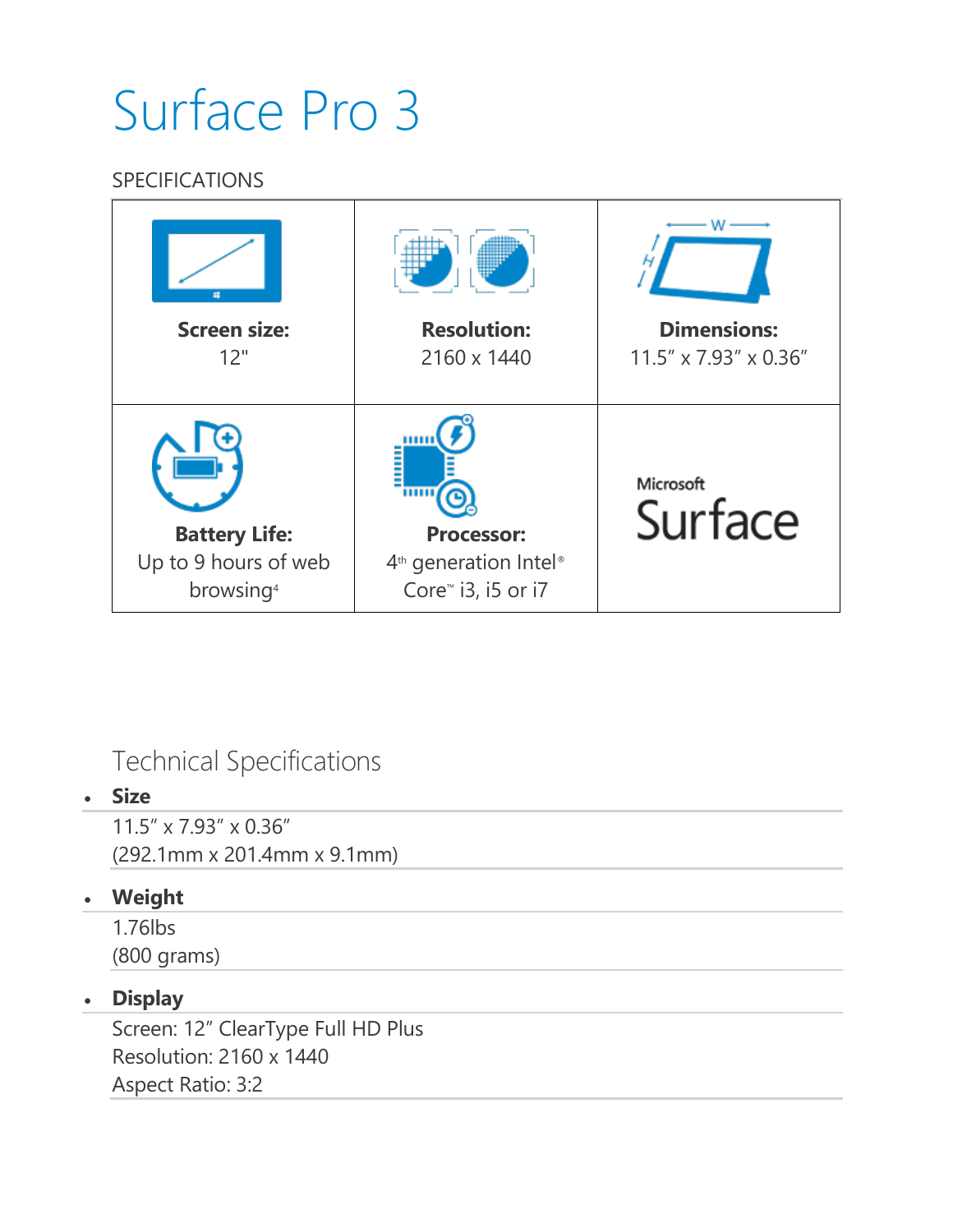# Surface Pro 3

Touch: Multi-touch

### **Battery Life**

Up to 9 hours of web browsing<sup>1</sup>

#### **Storage2/RAM**

64GB or 128GB storage with 4GB RAM 256GB or 512GB storage with 8GB RAM

#### **Processor**

4<sup>th</sup> generation Intel® Core™ i3, i5 or i7 TPM Chip for enterprise security

#### **Network**

Wireless: Wi-Fi 802.11ac/802.11 a/b/g/n Bluetooth® 4.0 Low Energy technology

#### **Location**

Digital Compass

#### **Ports**

Full-size USB 3.0 microSD™ card reader Headset jack Mini DisplayPort Cover port

#### **Software**

Windows 8.1 Pro

#### **Cameras, Video and Audio**

5.0 megapixel rear-facing camera 5.0 megapixel front-facing camera Stereo microphones Stereo speakers with Dolby® sound

#### **Sensors**